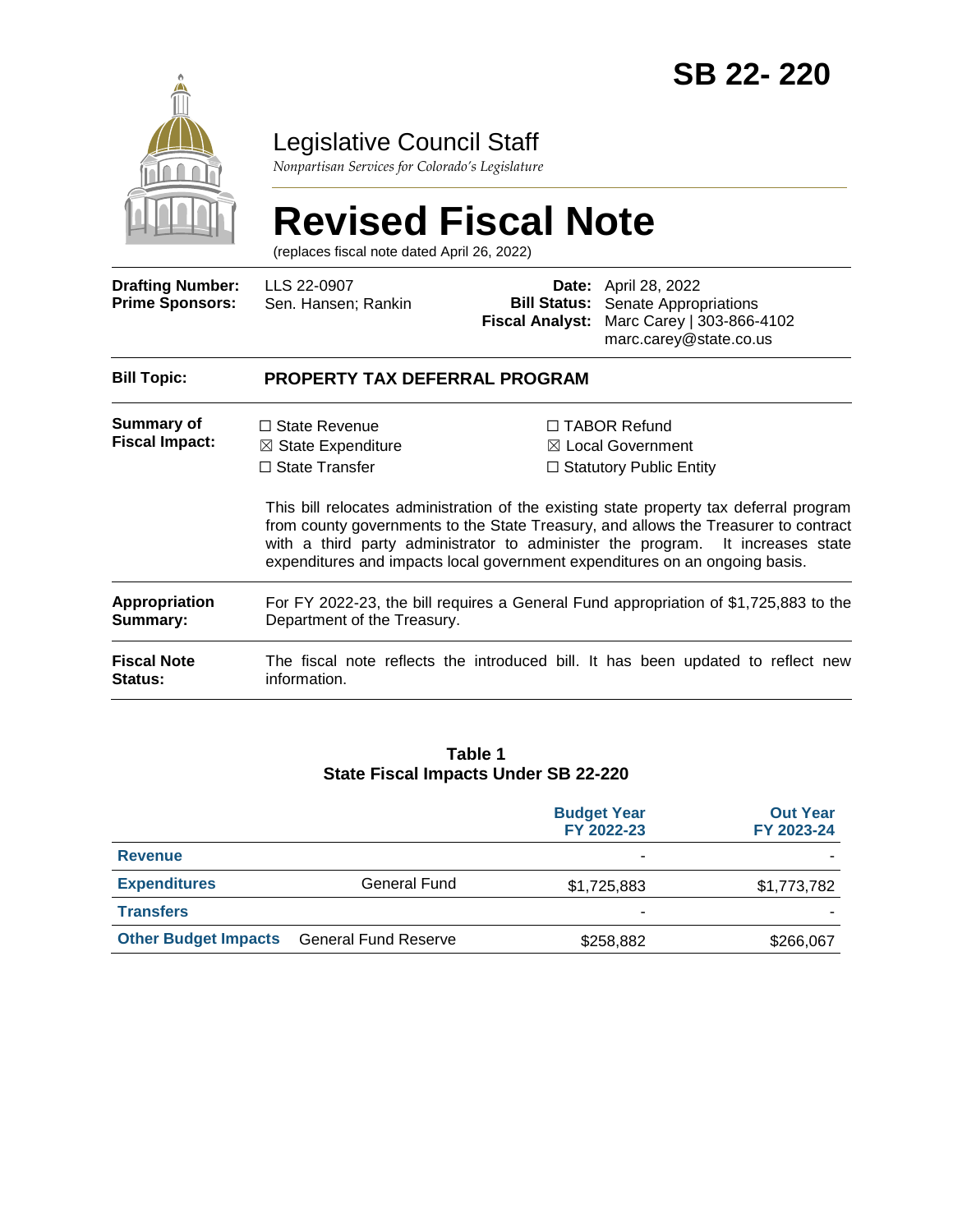# **Summary of Legislation**

Current law includes a property tax deferral program for qualified property owners whose property taxes grow above a certain threshold each year. Through the program, the state makes secured loans to taxpayers to pay property taxes on the taxpayer's homestead. In 2021, the General Assembly statutorily required the Governor and State Treasurer to study the program, and potentially recommend changes. This bill implements some of these recommendations.

The bill shifts administrative responsibilities for the program from county treasurers to the State Treasurer, and specifies that the State Treasurer may:

- conduct a public education campaign about the program;
- contract with a third party to administer the program;
- promulgate rules for program administration.

As part of the revised program, the bill requires:

- taxpayers to file deferral claims with the State Treasurer;
- the State Treasurer to issue and record the certificate of tax deferral with the appropriate county clerk's office;
- the county treasurer to refund any overpayment on an account that has been deferred to person that paid the taxes;
- taxpayers to tender repayment of loans to the state treasurer; and
- the State Treasurer to send updated deferral notices to taxpayers who have previously deferred property taxes reflecting that State Treasurer's new administrative role.

Finally, the bill creates an exception to the requirement that a loan becomes payable for a property that becomes uninhabitable and loses its value as a result of natural causes, including fire, explosion, flood, tornado, action of the elements, act of war or terror, or other causes beyond the control of the property owner.

# **Background**

**Senate Bill 21-293.** Beginning for 2022 property taxes, SB 21-293 expanded the existing property tax deferral program by allowing homeowners to apply to apply for a deferral of a portion of their property taxes if their property tax liability grows by more than 4.0 percent from the average liability over the previous two years. At least \$100 of any property tax increase exceeding 4.0 percent may be deferred. Total deferrals across multiple years is limited to \$10,000 for the property. To qualify, homeowners must apply with their county treasurer by April 1 of the year when tax is due. That bill also required the Governor's Office and State Treasurer study the deferral program and recommend changes to the General Assembly by January 1, 2022. CoreLogic was retained to conduct the required study and produce the final report, submitted on December 30, 2021.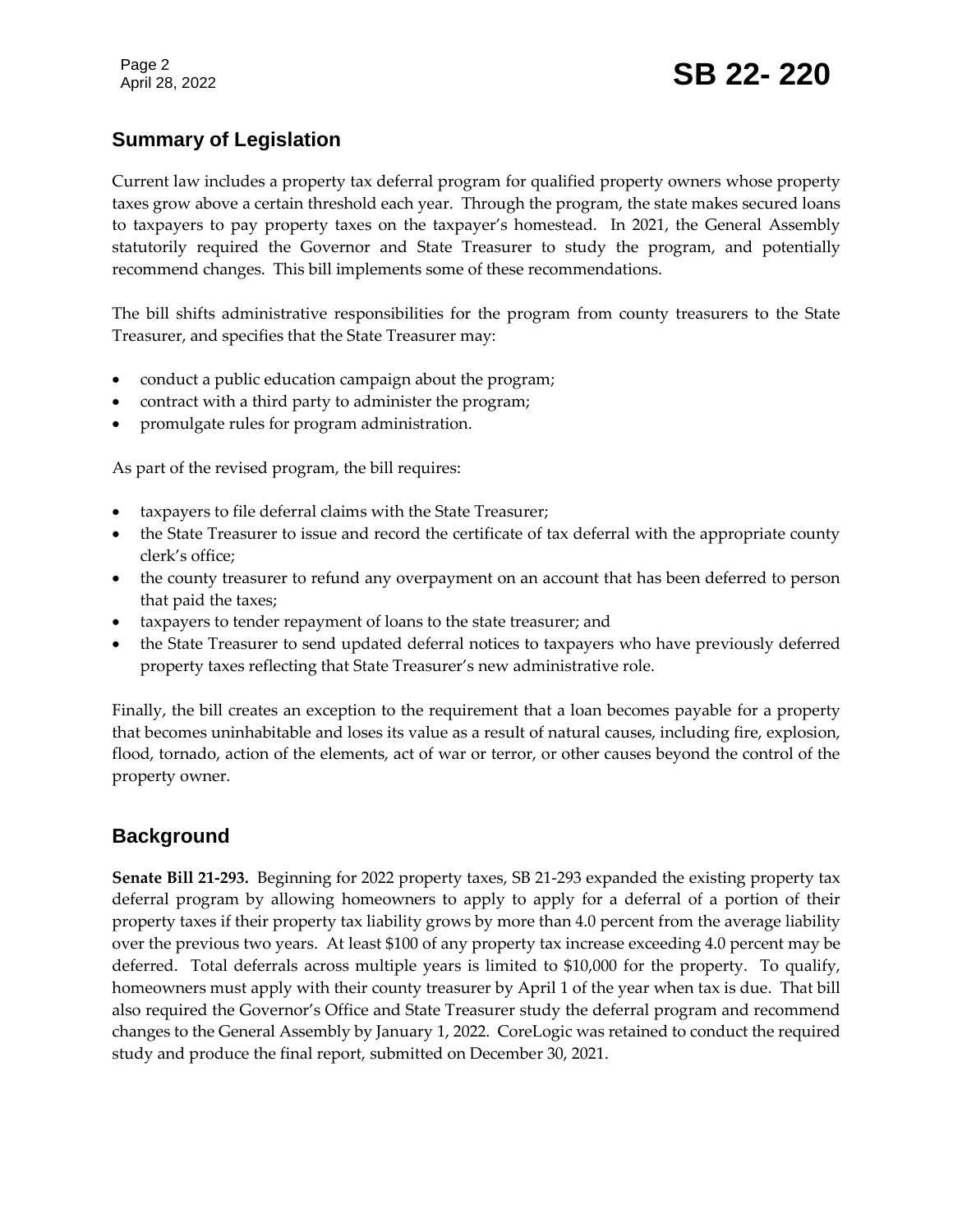**CoreLogic Study Results.** The CoreLogic study found the existing property tax deferral program had very low utilization and was not scalable. Only 17 of 64 Colorado counties had homeowners utilizing the program. The study recommended centralizing administration at the state level to scale the existing program and expand eligibility. State level administration would create operational efficiencies and promote participation.

#### **Assumptions**

This fiscal note assumes the property tax deferral program will be altered according the recommendations from the CoreLogic study. Although the State Treasurer will contract with a third party administrator, personnel costs are estimated using the State of Colorado 2022 salary schedule.

#### **State Expenditures**

The bill increases state expenditures in Department of the Treasury by \$1,725,883 in FY 2022-23 and \$1,773,782 in FY 2023-24 from the General Fund to contract with a third party administrator to administer the expanded program. Expenditures are shown in Table 2 and detailed below.

|                                               | FY 2022-23  | FY 2023-24  |
|-----------------------------------------------|-------------|-------------|
| Dept. of Treasury - Third Party Administrator |             |             |
| Personal Services (16.0 FTE)                  | \$788,184   | \$859,838   |
| <b>Operating Expenses and Indirect Costs</b>  | \$937,699   | \$913,944   |
| <b>Total Cost</b>                             | \$1,725,883 | \$1,773,782 |

**Table 2 Expenditures Under SB 22-220**

**Third party administrator costs.** Estimated personnel costs associated with program administration include salaries and benefits for a program manager, office manager, ten customer service specialists, two property tax specialists and two accountants. Salaries were estimated using the Colorado State Employee 2022 salary schedule, and have been adjusted in the first year to account for the pay date shift. The third party administrator will also require standard operating expenditures, \$600,000 per year to market the program, and about \$55,000 in FY 2023-24 and thereafter to develop and operate an online portal for program participants.

#### **Other Budget Impacts**

**General Fund reserve.** Under current law, an amount equal to 15 percent of General Fund appropriations must be set aside in the General Fund statutory reserve beginning in FY 2022-23. Based on this fiscal note, the bill is expected to increase the amount of General Fund held in reserve by the amounts in Table 1, which will decrease the amount of General Fund available for other purposes.